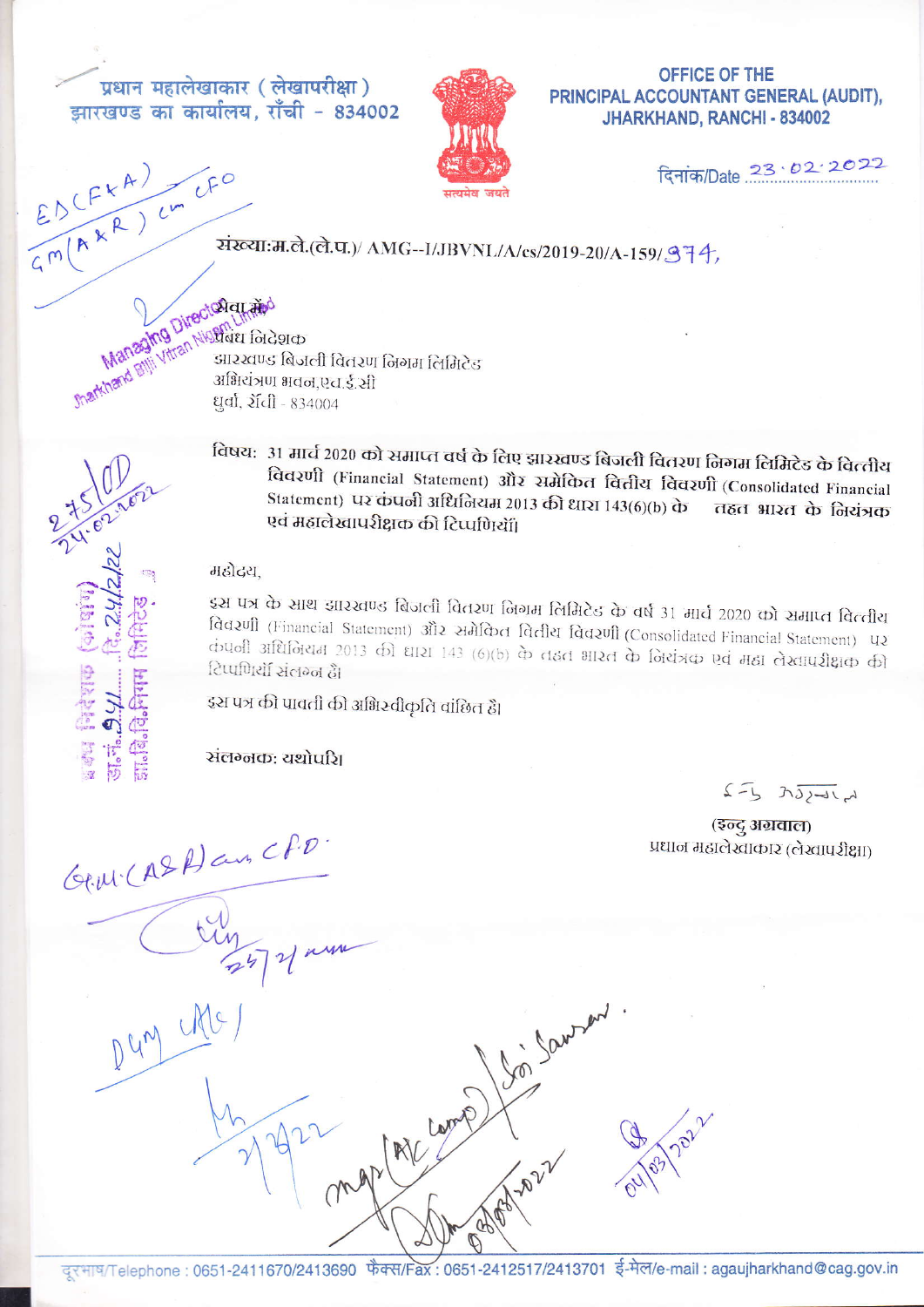COMMENTS OF THE COMPTROLLER AND AUDITOR GENERAL OF INDIA UNDER SECTION 143 (6)(b) OF THE COMPANIES ACT, 2013 ON THE FINANCIAL STATEMENT OF JHARKHAND BIJLI VITRAN NIGAM LIMITED FOR THE YEAR ENDED 31 MARCH 2020.

The preparation of Financial Statements of Jharkhand Bijli Vitran Nigam Limited for the year ended 31 March 2020 in accordance with financial reporting framework prescribed under the Companies Act, 2013 is the responsibility of the management of the Company. The statutory auditor appointed by the Comptroller and Auditor General of India under Section 139(5) of the Act is responsible for expressing opinion on the financial statements under Section 143 of the Act based on independent audit in accordance with the standards on auditing prescribed under section 143(10) of the Act. This is stated to have been done by them vide their Revised Audit report dated 14 February 2022 which supersedes their earlier Audit Report dated 30 March 2021.

I, on behalf of the Comptroller and Auditor General of India, have conducted the supplementary audit of the financial statements of Jharkhand Bijli Vitran Nigam Limited for the year ended 31 March 2020 under section 143(6)(a) of the Act. This supplementary audit has been carried out independently without access to the working papers of the statutory auditor and is limited primarily to inquiries of the statutory auditor and company personnel and a selective examination of some of the accounting records.

In view of the revisions made in the statutory auditor's report, to give effect to my audit observations raised during supplementary audit, I have no further comments to offer upon or supplement to the statutory auditor's report under section  $143(6)(b)$  of the Act.

> Place: Ranchi Date:2202-2022

For and on behalf of the Comptroller & Auditor General of India

JA  $\rightarrow$ 

(Indu Agrawal) Principal Accountant General (Audit) Jharkhand, Ranchi